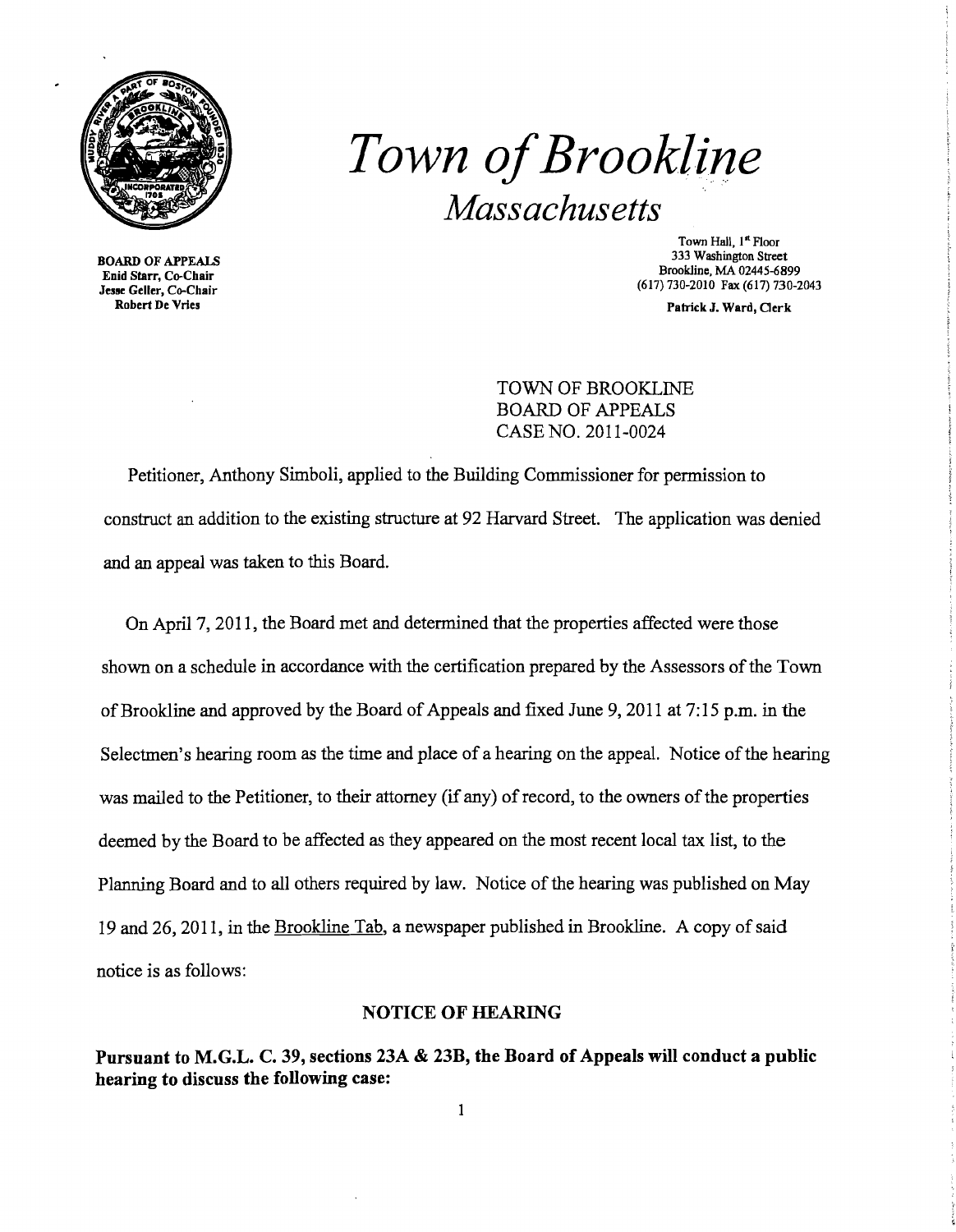Petitioner: Anthony J. Simboli Owner: EVANGELAKOS, WILLIAM & ELENI Location of Premises: 92 HARVARD ST Date of Hearing: JUNE 09, 2011 Time of Hearing: 7:15 p.m. Place of Hearing: Selectmen's Hearing Room, 6<sup>th</sup> Floor



A public hearing will be held for a variance and/or special permit from:

## 1. 5.09.2.a; Design Review, special permit required.

# 2. 8.02.2; Alteration or Extension, special permit required

#### of the Zoning By-Law to Addition requiring BOA relief at 92 HARVARD ST.

Said premise located in a L-l.O (local) business district.

*Hearings, once opened, may be continued by the Chair to a date and time certain. No further notice will be mailed to abutters or advertised in the TAB. Questions regarding whether a hearing has been continued, or the date and time ofany hearing may be directed to the Zoning Administrator at* 617-734-2134 *or check meeting calendar at:http://calendars.town.brookline.ma.usIMasterTownCalandarl?FormID=158.* 

*The Town of Brookline does not discriminate on the basis of disability in admission to, access to, or operations ofits programs, services or activities. Individuals who need auxiliary aidsfor*  effective communication in programs and services of the Town of Brookline are invited to make *their needs known to the* ADA *Coordinator, Stephen Bressler, Town ofBrookline,* 11 *Pierce Street, Brookline,.MA 02445. Telephone:* (617) *730-2330,. TDD* (617) *730-2327.* 

# Enid Starr Jesse Geller Robert De Vries

At the time and place specified in the notice, this Board held a public hearing. Present at the

hearing was Chairman, Mark Zuroff and Board Members, Jonathan Book and Christina Wolfe.

The case was presented by Attorney Robert Allen of 300 Washington Street, Brookline MA.

Attorney Allen described 92 Harvard Street as a one to two-story commercial building built in

the early 1980s at the corner of Harvard and School Streets near the Pierce School. The building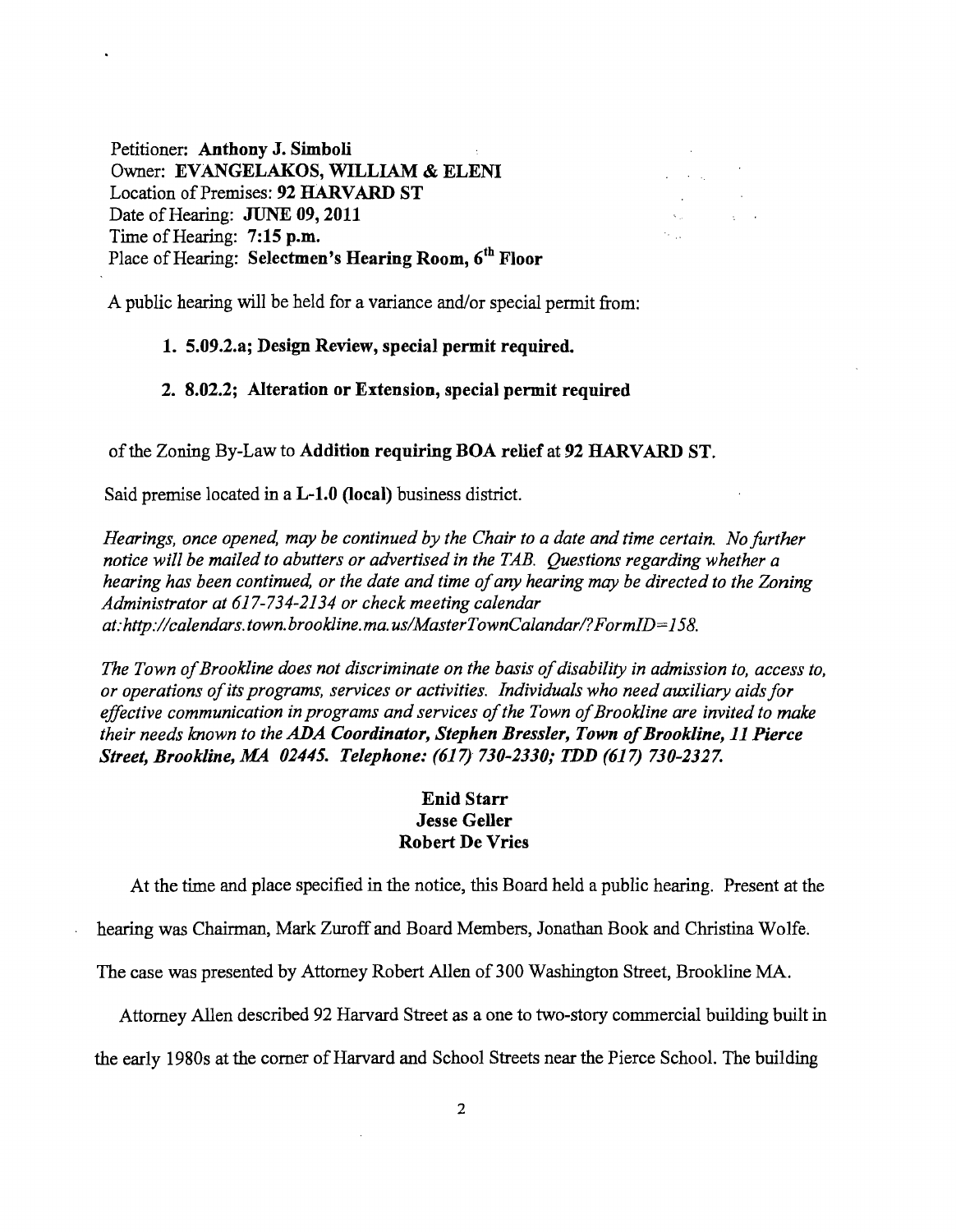is finished in stucco and has a large sunroom that wraps around the building's corner. Parking is provided in the rear yard. Residential properties exist to the north and rear of the property; other properties in the immediate area are commercial or educational in nature. The building has always been used as a restaurant but is currently proposed to be used as a third location for the Little Comer Schoolhouse the other locations are at **110** Harvard Street and 396 Washington Street, both of which are less than a block away from 92 Harvard Street.

Attorney Allen said that his client, Anthony Samboli and Ina Brother Santuosso of Little Corner Schoolhouse, are proposing to construct an addition that will wrap around the. side and rear of the building as well as a new fenced in play area on the rear of the building. The Petitioner's architect Joo Kun Lim, of Twinspine Architects explained that the addition will measure 293 square feet and will accommodate a new rear entrance with an awning overhang as well as a portion of a new room for infant care. The addition will be clad in concrete panels and will have new fiberglass windows trimmed with cementitious board. Ms. Santusso is also proposing to utilize the concrete panel system with awning overhang on the front entry as well.

The Chairman asked whether anyone in attendance wished to speak in favor of or against the proposal. Andrew Haber of 58 Beals Street, owner/operator of another child care facility in Brookline stated that he had concerns that the Petitioner would not get a childcare license and that she was planning on additional work to the property and that the Board should be aware of. Attorney Allen informed the Board that any additional work would need to come back before them.

Courtney Synowiec, Planner, delivered the findings of the Planning Board.

3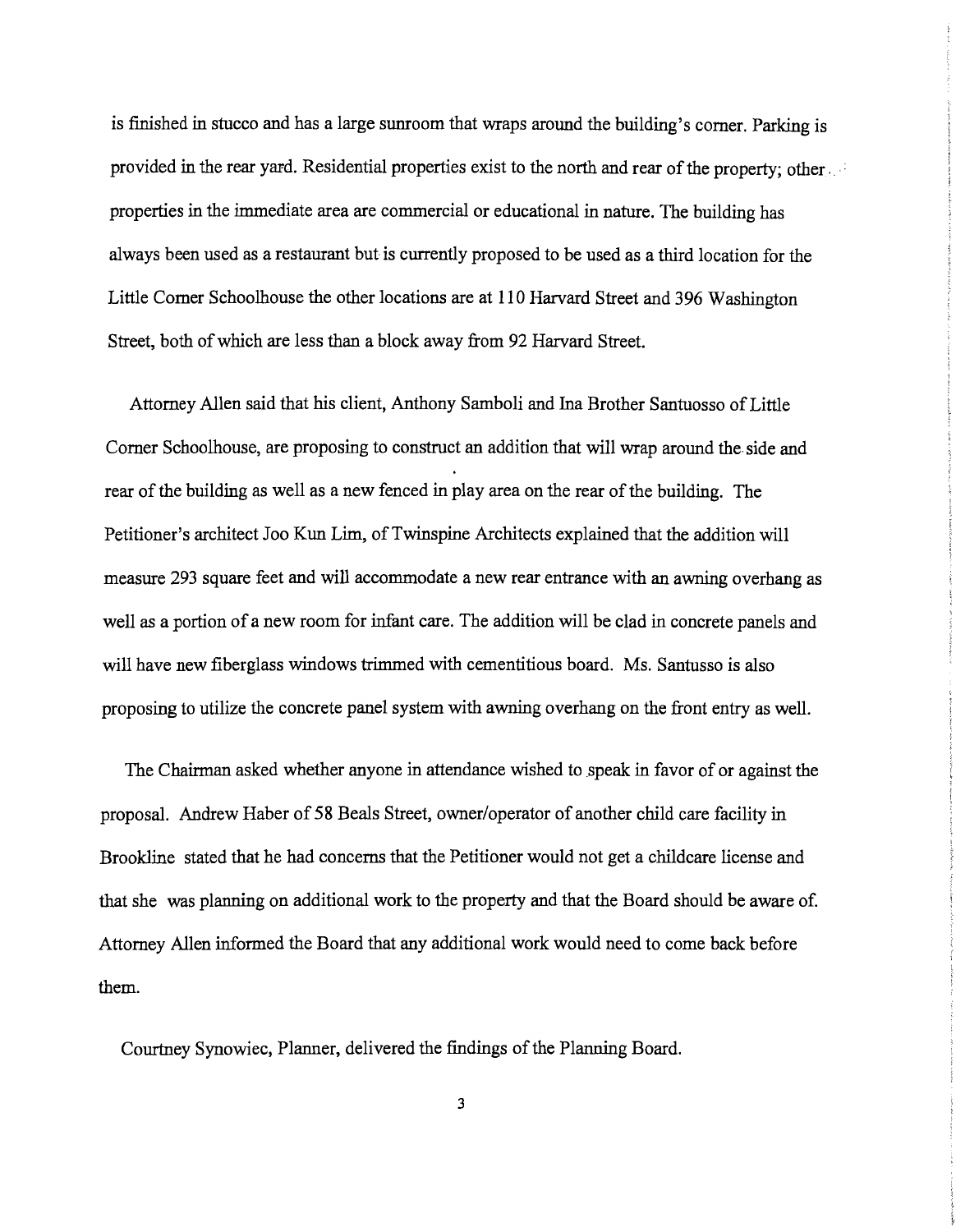**Section 5.09.2.a** – Design Review – An exterior addition within 100' of Harvard Street requires a special permit subject to the design review standards listed under *Section 5.09.4(a-l).* All the conditions have been met, and the most relevant sections of the design review standards are  $\cdot$ . described below:

- a) Preservation of Trees and Landscape: The addition will not impact any existing vegetation as it will be constructed on an area that is already paved.
- b) Relation of Buildings to Environment: The addition is rather modest in size and should not cause any shadows on neighboring properties.
- c) Relation of Buildings to the Form of the Streetscape and Neighborhood: The style of the addition is consistent with commercial architecture and should be a visual improvement to the appearance of the rear of the building.
- d) Open Space: The applicant is creating a fenced in play area in the rear yard which should positively impact the open space on the site.
- e) Circulation: The addition should not impact parking or circulation on the site. However, the use of the building, particularly with respect to the fact that it is located across the street from a K-8 school, and is less than a block for the other two daycare locations (both of which have substandard parking facilities), does raise concerns that there will be a detrimental impact on circulation between Washington, Harvard, Cypress and School Streets as well as on Aspinwall Avenue.

## **Section 8.02.2 – Alteration or Extension**

A special permit is required to alter a pre-existing non-conforming structure.

Ms. Synowiec said that the Planning Board was supportive of the proposal to construct an addition on this building and make alterations to the front entry. The building has been left in a partially painted disrepair following the closure of Min Sok and the Planning Board believed it would be a benefit to the neighborhood to have the space reactivated. The Planning Board noted that the applicant will need to return before the Board with final plans for signage at a later date. Therefore, the Planning Board approved the plans by Twinspine, dated 2/18/11, subject to the following conditions:

1. Prior to the issuance of a building permit, final plans and elevations indicating all salient dimensions and materials shall be submitted subject to the review and approval of the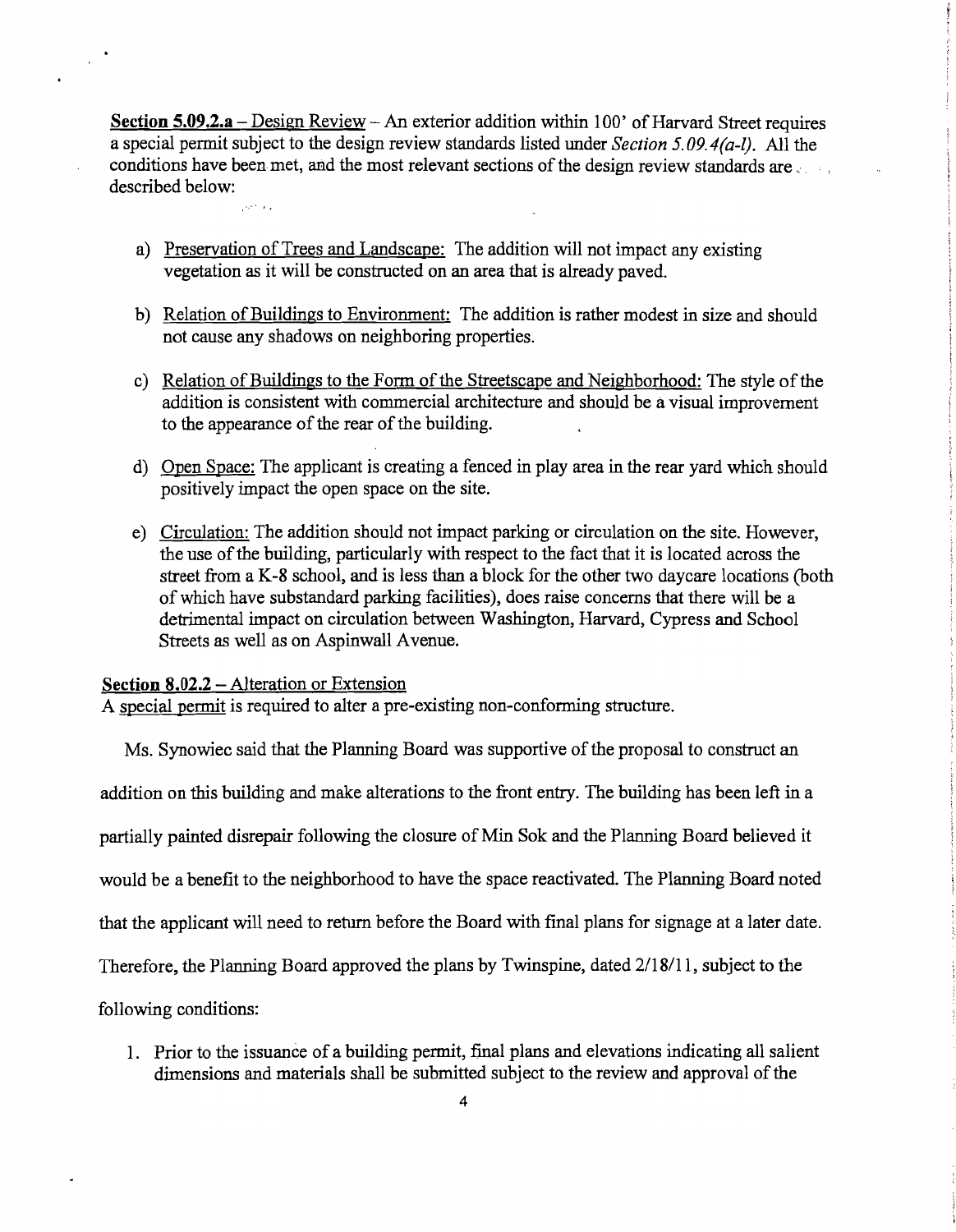Assistant Director of Regulatory Planning.

 $\chi^{\pm\frac{1}{2}}$ 

- 2. The applicant shall return to the Planning Board with plans for signage.
- 3. Prior to the issuance of a building permit, the applicant shall submit to the Building Commissioner for review and approval for conformance to the Board of Appeals decision: 1) a final site plan stamped and signed by a registered engineer or land surveyor; 2) final building elevations stamped and signed by a registered architect; and 3) evidence that the Board of Appeals decision has been recorded at the Registry of Deeds.

The Chairman then called upon Michael Shepard, Building Commissioner, for the report from the Building Department. Mr. Shepard stated that the addition appeared well designed and would complement the neighborhood. He said that the Building Department was supportive of the relief and would insure that the construction is done in accordance with the requirements of the Building Code.

During deliberations the Board unanimously agreed that the proposal was pleasing and met the requirements for relief under the Zoning By-Law.

The Board, having deliberated on this matter and having considered the foregoing testimony, concludes that it is desirable to grant Special Permits and that the petitioner has satisfied the requirements necessary for relief under **Section 5.09.2.a and 8.02.2.** The Board also made the following specific findings pursuant to **Section 9.05** of the Zoning By-Law:

- a. The specific site is an appropriate location for such a use, structure, or condition.
- b. The use as developed will not adversely affect the neighborhood.
- c. There will be no nuisance or serious hazard to vehicles or pedestrians.
- d. Adequate and appropriate facilities will be provided for the proper operation of the proposed use.

Accordingly, the Board voted unanimously to grant the requested relief subject to the following conditions: